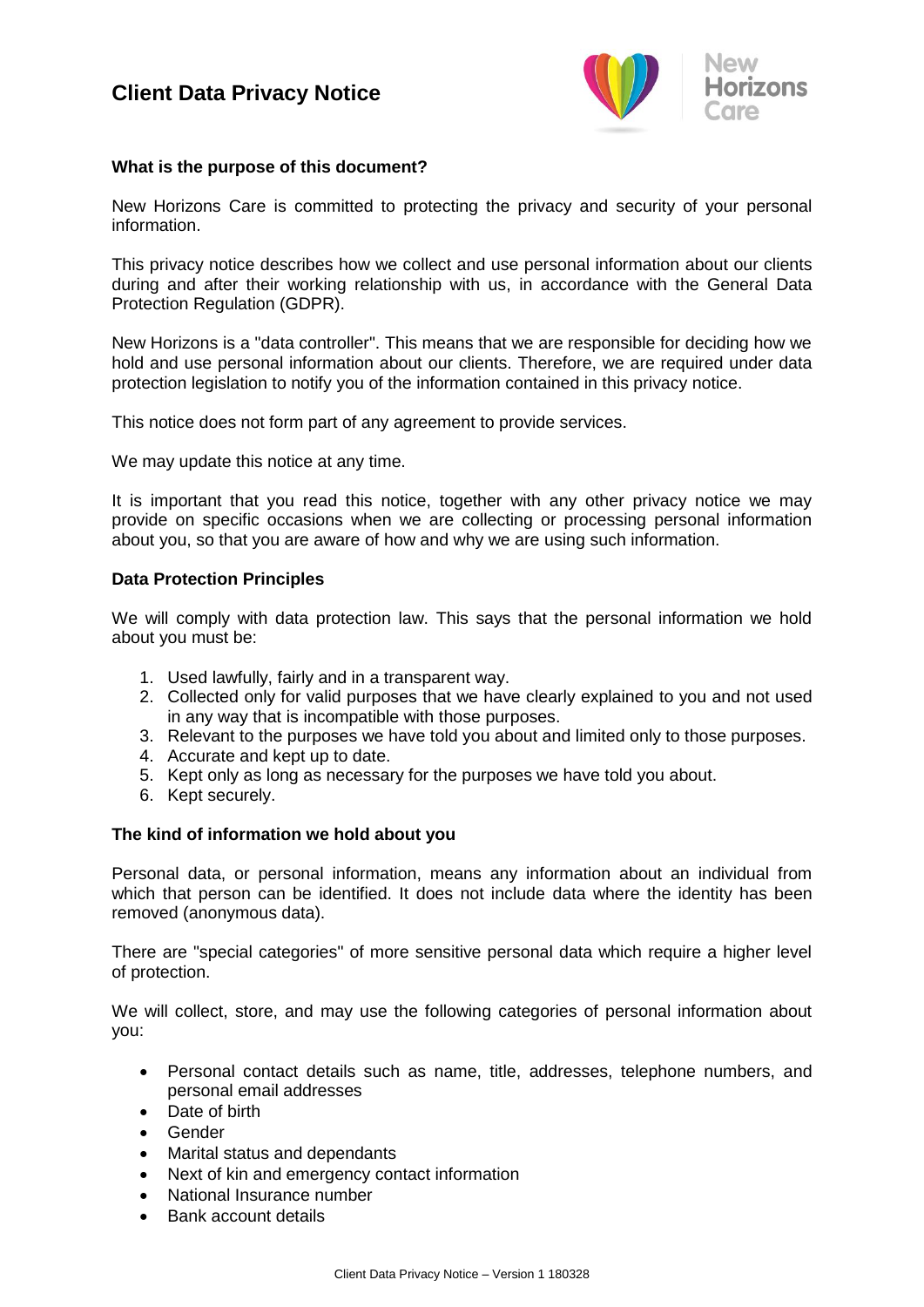

- Photographs
- Medical Details
- Care Records

We may also collect, store and use the following "special categories" of more sensitive personal information:

- Information about your health, including any medical condition, health and sickness records.
- Information about your race or ethnicity, religious beliefs, sexual orientation and political opinions.

## **How is your personal information collected?**

We collect personal information about clients through the referral assessment process, either directly from you or sometimes from a relative or chosen representative. We will collect additional personal information in the course of our contract with you.

## **How we will use information about you**

We will only use your personal information when the law allows us to. Most commonly, we will use your personal information in the following circumstances:

- 1. To perform the contract we have agreed with you.
- 2. Where we need to comply with a legal obligation.
- 3. Where it is necessary for our legitimate interests (or those of a third party) and your interests and fundamental rights do not override those interests.

We may also use your personal information in the following situations:

- 1. Where we need to protect your interests (or someone else's interests).
- 2. Where it is needed in the public interest.

#### **Situations in which we will use your personal information**

We need all the categories of information in the list above primarily to allow us to perform our contract with you\* and to enable us to comply with our legal obligations\*\*. In some cases we may use your personal information to pursue legitimate interests of our own or those of third parties\*\*\*, provided your interests and fundamental rights do not override those interests.

The situations in which we will process your personal information are listed below. (We have indicated by asterisks the purpose or purposes for which we are processing or will process your personal information, as well as indicating which categories of data are involved.)

- \*Making decisions about the contract between us and our clients and the services we offer to them
- \*Progressing financial payments and accounting regarding our agreements
- \*Otherwise, administering our agreements
- **\*\*Complying with health and safety obligations**
- \*\*\*To prevent fraud
- \*\*\*Business management and planning, including accounting and auditing
- \*Assessing employee qualifications for a particular job or task
- \*Making arrangements for the termination of our agreements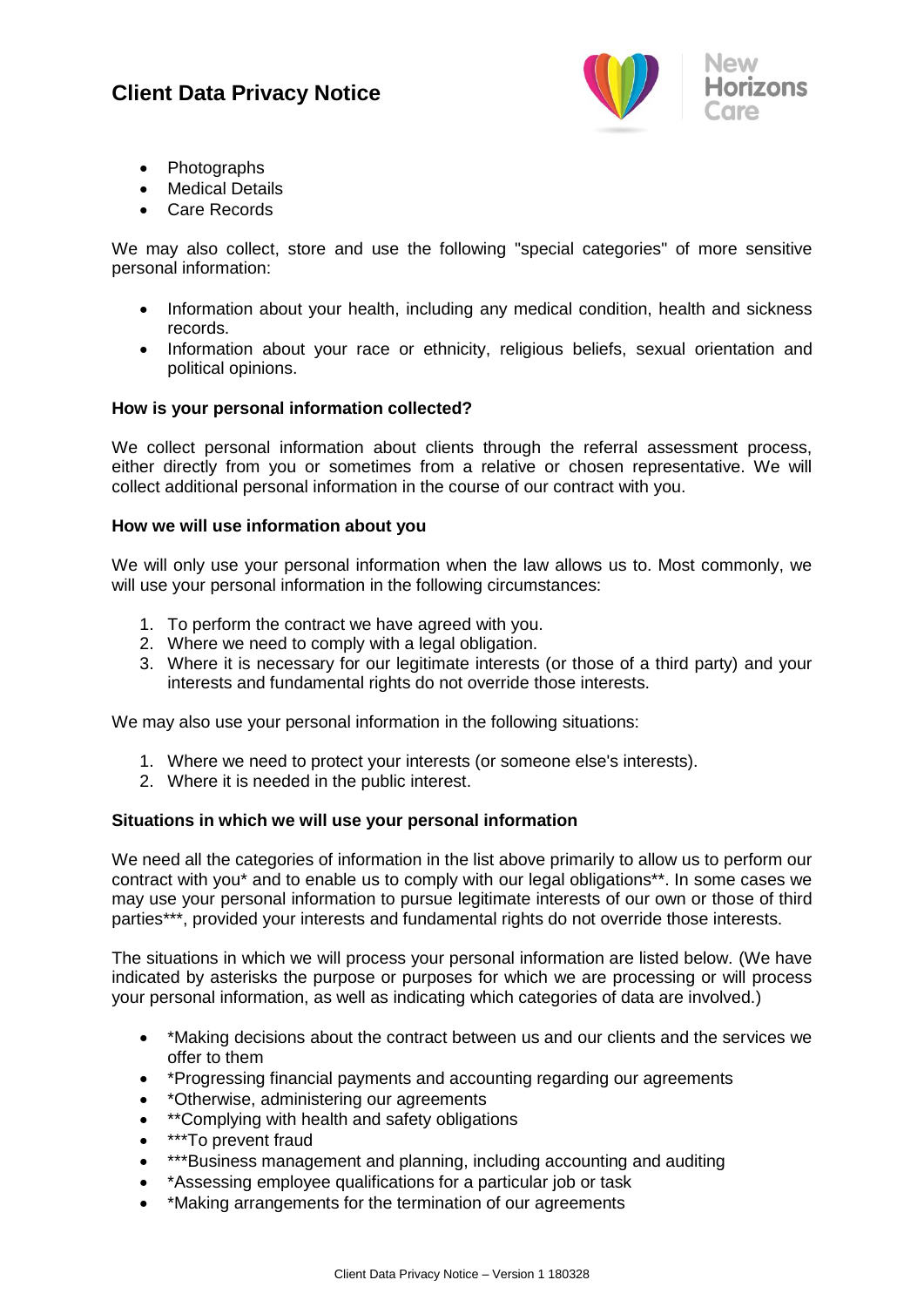

- \*Our employees education, training and development requirements
- \*\*\*Dealing with legal disputes regarding our agreements
- \*\*\*To conduct data analytics studies to review and better understand client retention and attrition rates

Some of the above grounds for processing will overlap and there may be several grounds which justify our use of your personal information.

## **If you fail to provide personal information**

If you fail to provide certain information when requested, we may not be able to perform our agreement, or we may be prevented from complying with our legal obligations (such as to ensure the health and safety of our clients).

## **Change of purpose**

We will only use your personal information for the purposes for which we collected it, unless we reasonably consider that we need to use it for another reason and that reason is compatible with the original purpose. If we need to use your personal information for an unrelated purpose, we will notify you and we will explain the legal basis which allows us to do so.

Please note that we may process your personal information without your knowledge or consent, in compliance with the above rules, where this is required or permitted by law.

#### **How we use particularly sensitive personal information**

"Special categories" of particularly sensitive personal information require higher levels of protection. We need to have further justification for collecting, storing and using this type of personal information. We may process special categories of personal information in the following circumstances:

- 1. In limited circumstances, with your explicit written consent.
- 2. Subject to appropriate confidentiality safeguards, where it is in your vital interests, whether or not we have your written consent, for example to assess and monitor your health, to ensure we deliver appropriate and meaningful care.
- 3. Where we need to carry out our legal obligations and in line with our data protection policy.
- 4. Where necessary and appropriate to establish, exercise or defend legal claims.
- 5. Where necessary to assess the working capacity of employees to work with you.
- 6. Less commonly, we may process this type of information where it is needed to protect someone else's interests and you are not capable of giving consent, or where you have already made the information public.

#### **Our obligations as a care provider**

We will use your particularly sensitive personal information in the following ways:

- We will use information about your physical or mental health, or disability status, to ensure your health and safety while we work for you during the course of our agreement.
- We will use information about your race or national or ethnic origin, religious, philosophical or moral beliefs in order to achieve a successful match when we are recruiting for your care team.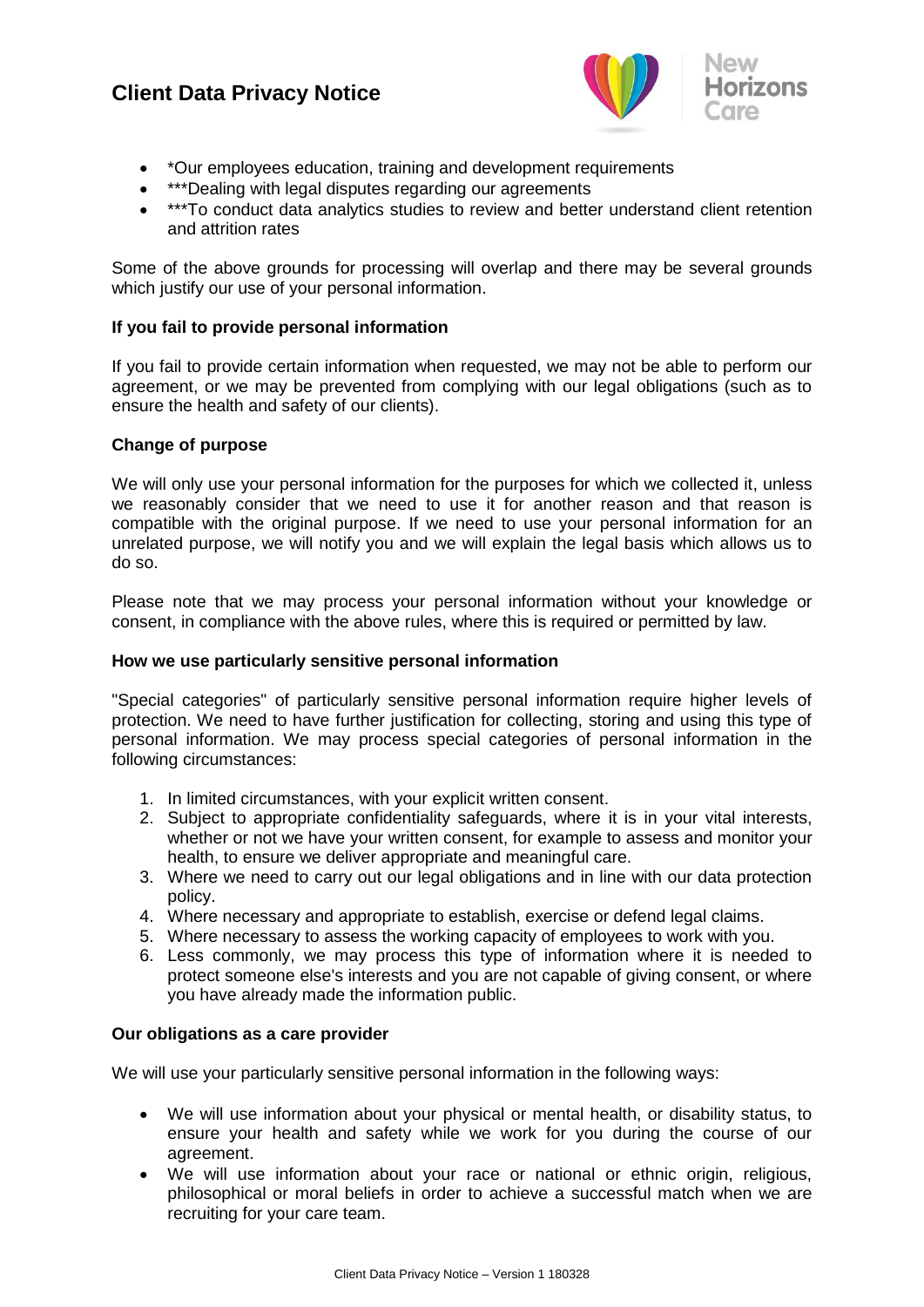

#### **Do we need your consent?**

We do not need our clients written consent if we use special categories of your personal information in accordance with our written policy to carry out our legal obligations or to protect your vital interests in the circumstance stated above. However, we may approach you for written consent to allow us to process certain particularly sensitive data.

In such circumstances we will provide you with full details of the information that we would like and the reason we need it, so that you can carefully consider whether you wish to consent. You should be aware that it is not a condition of your contract with us that you agree to any request for consent from us.

#### **Information about criminal convictions**

We do not consider we ordinarily need to hold information about criminal convictions.

However, we may collect information about criminal convictions if it is appropriate given the nature of the care we are providing and where we are legally able to do so.

We will only retain and use information about criminal convictions if we are advised by medical staff that it is necessary for us to do so or we reasonably consider it necessary to protect our employees, workers and contractors.

## **Data sharing**

We may have to share your data with third parties, including the third-party service providers listed below.

We require third parties to respect the security of your data and to treat it in accordance with the law.

## **Why might you share my personal information with third parties?**

We will share your personal information with third parties where required by law, where it is necessary to administer our agreement or where we have another legitimate interest in doing so.

#### **Which third-party service providers process my personal information?**

"Third parties" includes third-party service providers (including contractors and designated agents) and other entities within our group.

#### **How secure is my information with third-party service providers?**

All our third-party service providers are required to take appropriate security measures to protect your personal information in line with our policies. We do not allow third-party service providers to use your personal data for their own purposes. We only permit them to process your personal data for specified purposes and in accordance with our instructions.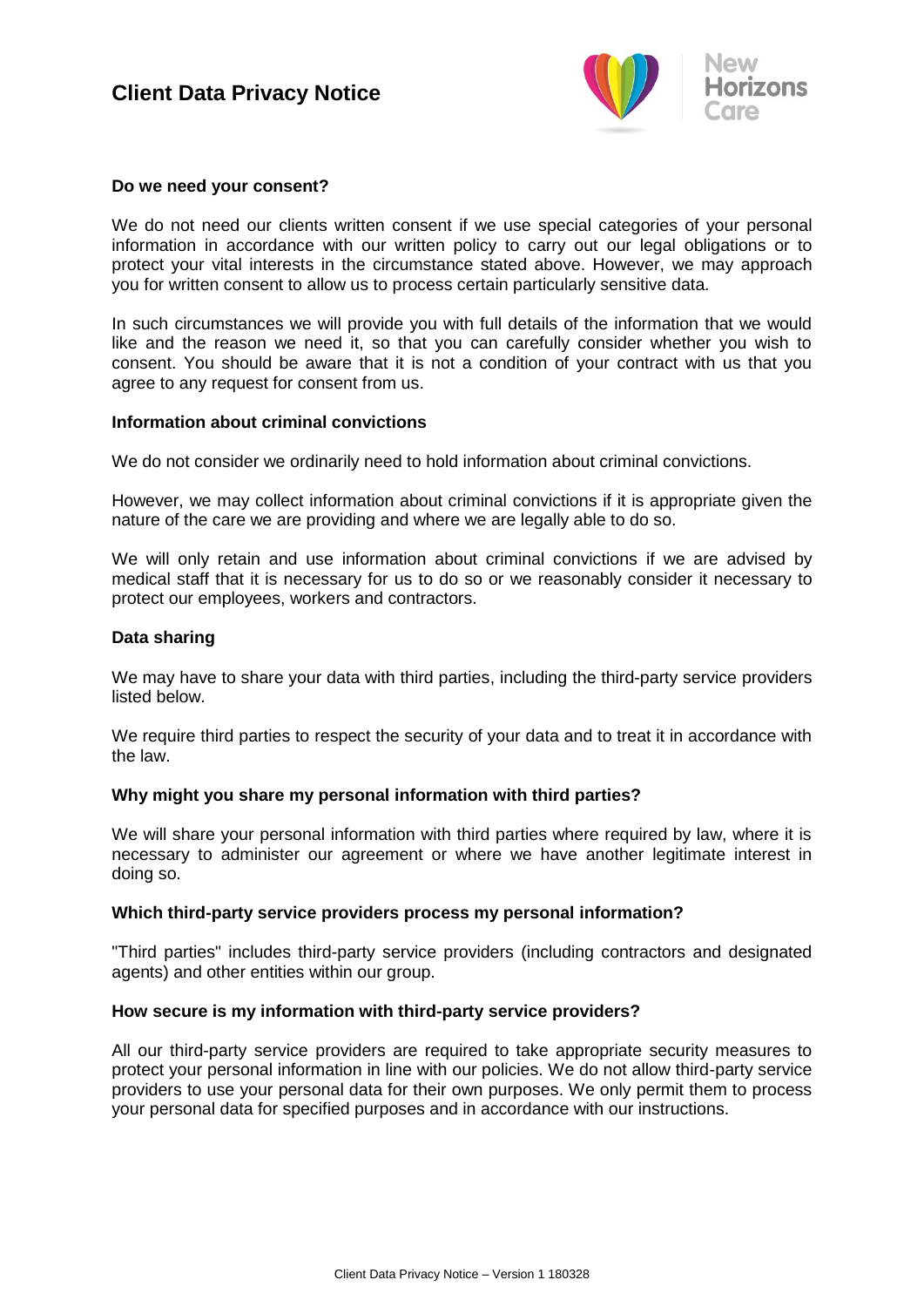

## **What about other third parties?**

We may share your personal information with other third parties, for example in the context of the possible sale or restructuring of the business. We may also need to share your personal information with a regulator or to otherwise comply with the law.

## **Data security**

We have put in place measures to protect the security of your information. Details of these measures are available upon written request.

Third parties will only process your personal information on our instructions and where they have agreed to treat the information confidentially and to keep it secure.

We have put in place appropriate security measures to prevent your personal information from being accidentally lost, used or accessed in an unauthorised way, altered or disclosed. In addition, we limit access to your personal information to those employees, agents, contractors and other third parties who have a business need to know. They will only process your personal information on our instructions and they are subject to a duty of confidentiality.

We have put in place procedures to deal with any suspected data security breach and will notify you and any applicable regulator of a suspected breach where we are legally required to do so.

#### **Data retention**

## **How long do we keep your information?**

We will only retain your personal information for as long as necessary to fulfil the purposes we collected it for, including for the purposes of satisfying any legal, accounting, or reporting requirements.

To determine the appropriate retention period for personal data, we consider the amount, nature, and sensitivity of the personal data, the potential risk of harm from unauthorised use or disclosure of your personal data, the purposes for which we process your personal data and whether we can achieve those purposes through other means, and the applicable legal requirements.

Once you are no longer our client and, where necessary and appropriate and with your consent, we have passed your essential information to another provider or to a public authority in accordance with any legal obligation, we will securely destroy your personal information in accordance with the applicable laws and regulations which apply to us.

#### **Rights of access, correction, erasure, and restriction**

#### **Your duty to inform us of changes**

It is important that the personal information we hold about you is accurate and current. Please keep us informed if your personal information changes during your working relationship with us.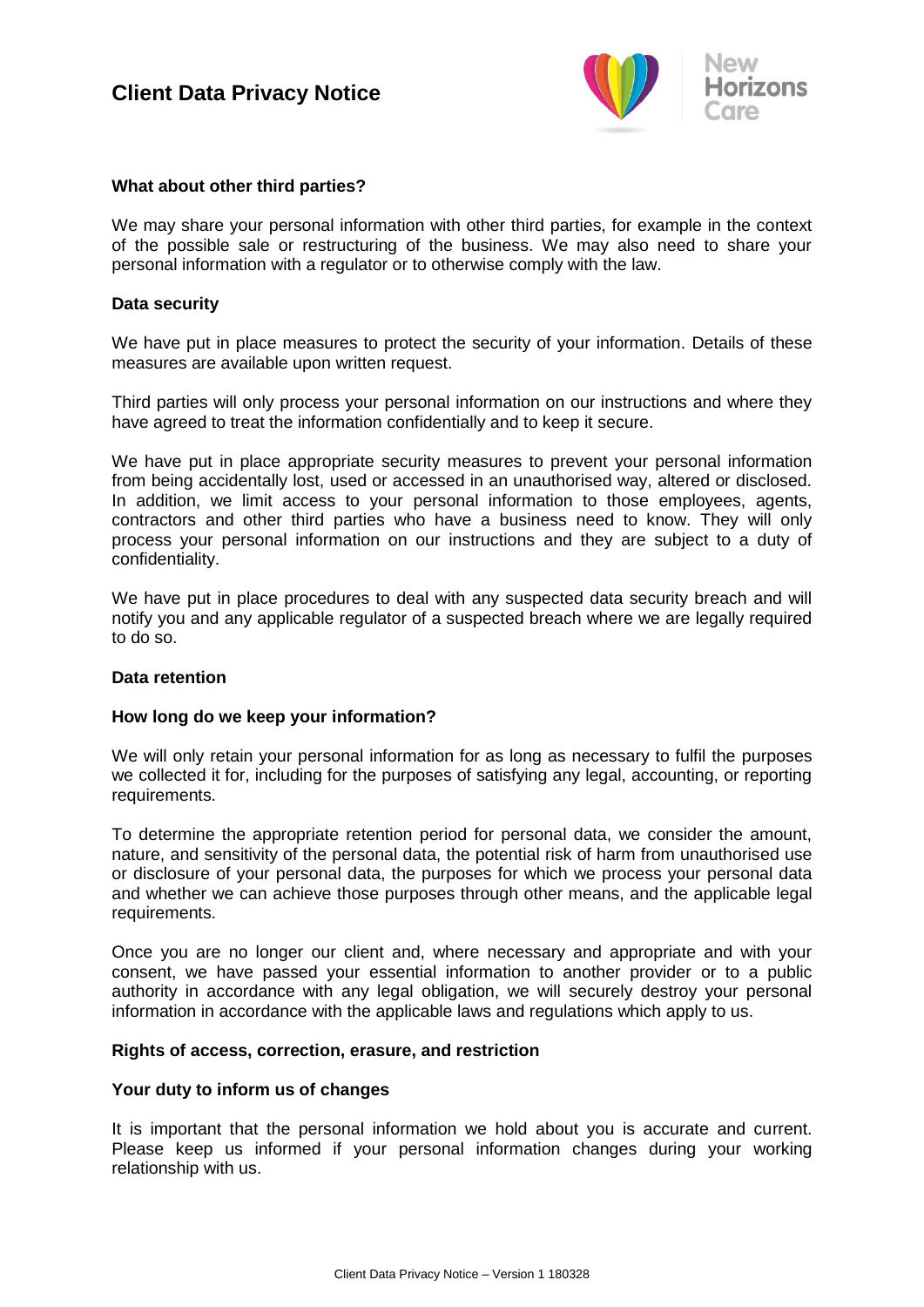

## **Your rights in connection with personal information**

Under certain circumstances, by law you have the right to:

**Request access** to your personal information (commonly known as a "data subject access request"). This enables you to receive a copy of the personal information we hold about you and to check that we are lawfully processing it.

**Request correction** of the personal information that we hold about you. This enables you to have any incomplete or inaccurate information we hold about you corrected.

**Request erasure** of your personal information. This enables you to ask us to delete or remove personal information where there is no good reason for us continuing to process it. You also have the right to ask us to delete or remove your personal information where you have exercised your right to object to processing (see below).

**Object to processing** of your personal information where we are relying on a legitimate interest (or those of a third party) and there is something about your particular situation which makes you want to object to processing on this ground. You also have the right to object where we are processing your personal information for direct marketing purposes.

**Request the restriction of processing** of your personal information. This enables you to ask us to suspend the processing of personal information about you, for example if you want us to establish its accuracy or the reason for processing it.

**Request the transfer** of your personal information to another party.

If you want to review, verify, correct or request erasure of your personal information, object to the processing of your personal data, or request that we transfer a copy of your personal information to another party, please contact us in writing.

#### **No fee usually required**

You will not have to pay a fee to access your personal information (or to exercise any of the other rights). However, we may charge a reasonable fee if your request for access is clearly unfounded or excessive. Alternatively, we may refuse to comply with the request in such circumstances.

#### **What we may need from you**

We may need to request specific information from you to help us confirm your identity and ensure your right to access the information (or to exercise any of your other rights). This is another appropriate security measure to ensure that personal information is not disclosed to any person who has no right to receive it.

#### **Right to withdraw consent**

In the limited circumstances where you may have provided your consent to the collection, processing and transfer of your personal information for a specific purpose, you have the right to withdraw your consent for that specific processing at any time. To withdraw your consent, please contact us in writing. Once we have received notification that you have withdrawn your consent, we will no longer process your information for the purpose or purposes you originally agreed to, unless we have another legitimate basis for doing so in law.